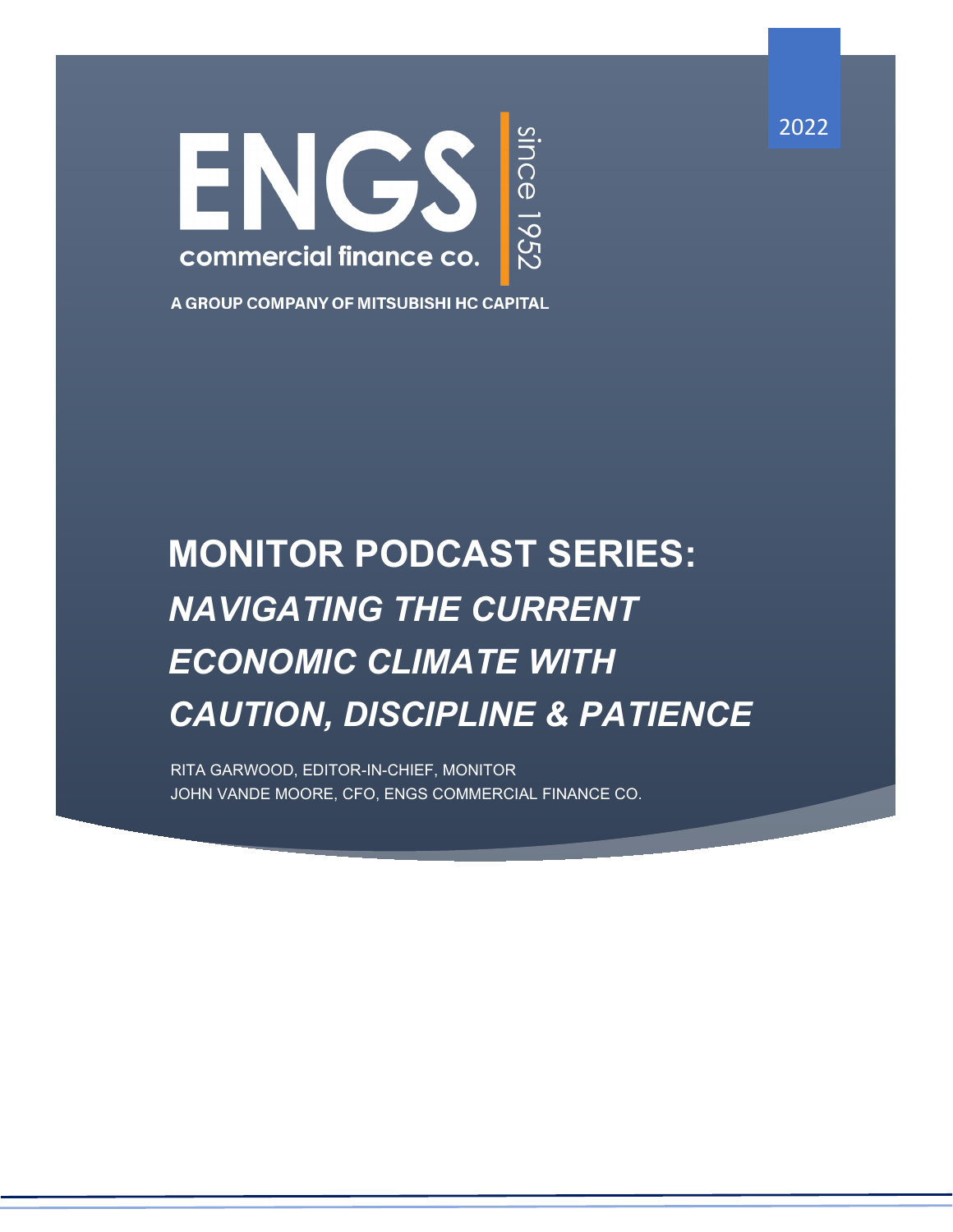# **MONITOR PODCAST SERIES:** *Navigating the Current Economic Climate with Caution, Discipline & Patience*

**Equipment finance companies haven't had to deal with a volatile economic climate in more than a decade. As the Fed works to curb inflation with a series of calculated interest rate hikes and as supply chains continue to recover from the COVID-19 pandemic, equipment finance companies must prioritize caution, discipline and patience. John Vande Moore talks about how to do that in today's podcast.**

#### **Rita Garwood**

Hi, everyone. I'm Rita Garwood. I'm editor-in-chief of Monitor. Joining me on the podcast today is John Vande Moore. John is Chief Financial Officer of ENGS Commercial Finance Co. John, I'm so happy that you're joining me today on the podcast.

#### **John Vande Moore**

Thanks for having me, Rita.

#### **Rita Garwood**

The first thing I wanted to talk about is the current interest rate environment. Everybody's talking about it. The Fed has already started raising interest rates. They're expected to continue doing so throughout the year. It's the most volatile environment we've seen in a long time. How are you seeing the trend impact the industry?

#### **John Vande Moore**

Well, as you mentioned, the Fed telegraphed 2022 pretty well in late 2021 that they were going to be increasing interest rates. And we kind of saw a mixed bag here in the first quarter of the year. As we saw benchmark interest rates going up, we saw customers taken by surprise that they were getting increased rates compared to what they were getting in 2021. We also saw kind of a mixed bag from our competitors. Some of them were a little slower to respond to interest rates moving up. And so it caused kind of a little bit of a disruption and a little bit of chaos here, really in the first quarter, and I would say even into April and May. But as we're into June, our customers understand that interest rates are going up. They're seeing it in the news. They're seeing inflation numbers, and we're seeing our competitors also kind of falling in line with the market. I think things have kind of settled in, if you will, a little bit as we head into the latter half of the second quarter.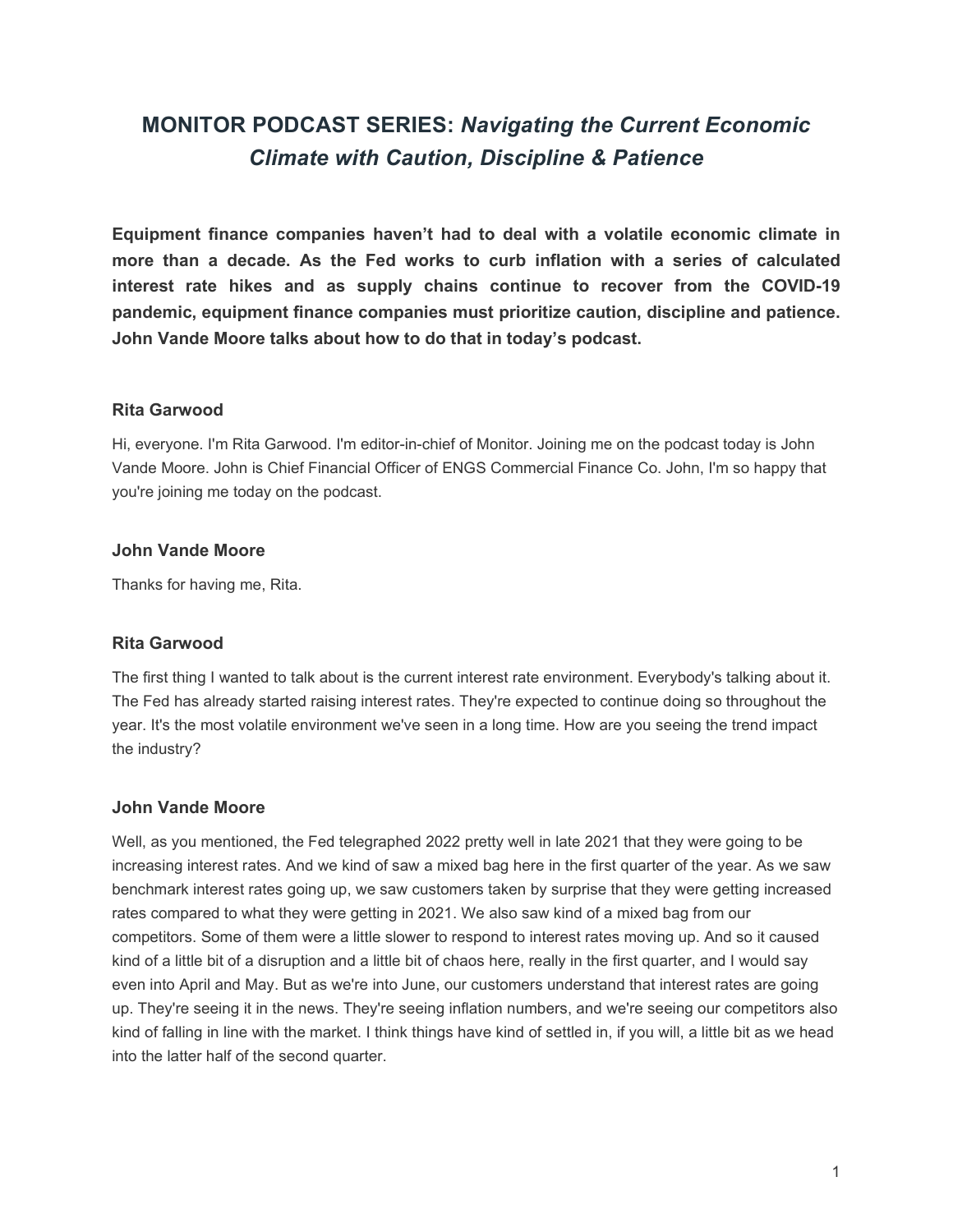#### **Rita Garwood**

That's good. For the last few years, we've been hearing a lot from people who wanted them to go up since they've been so historically low. So for the business in some ways can be seen as a good thing. So when it comes to setting interest rates, what can equipment finance companies do to ensure that they're looking out for their best long term interests and then also keeping their rates low enough to be competitive, knowing that they're probably going to be going up later this year as well?

# **John Vande Moore**

Well, it's been a great ten years with pretty stable interest rates going up in and through 2021, and then we ran into 2022. So I think some companies were caught a little bit flat footed or were a little complacent. I would say that there's really two things that finance companies can do at ENGS. And I think most of our competitors, we're lending money at a fixed rate. We're borrowing at a variable rate. We hedge that exposure. So we turn our variable rate into a fixed rate. We used to do it quarterly, I would say. And I would suggest other finance companies do the same thing, and that is hedge your interest rate exposure instead of, let's say, quarterly or even less frequently to more frequently. So that could be different for different companies. At ENGS, we're hedging our exposure monthly now because interest rates are moving so dramatically, really, on a weekly or even a monthly basis. So that's one way where they can eliminate some of their risk. Another is pricing to customers. So as benchmark interest rates move updating your pricing to your customers on a weekly basis. That way, if interest rates move down, the customers get the benefit of it.

# **John Vande Moore**

You're within market. If interest rates move up your pricing with the market and you're maintaining your margins. So a little more frequently and a little more paying attention to both your cost of capital as well as the rates that you're charging to your customers will ensure that you're keeping your margin healthy and better for the customer and better for the finance company.

# **Rita Garwood**

That's great advice. Another challenge we're facing today is inflation, something that we keep hearing about. We see it everywhere we go in the stores. From your perspective, how is inflation impacting the industry?

# **John Vande Moore**

Well, I think we all remember early 2021. Janet Yellen and the Fed insisted that inflation was transitory and would go away pretty quickly. I think we've all realized now a year later that it's pretty persistent. It's caused by supply chain issues. It's caused by increased labor costs, caused by increased raw material inputs. So remember that inflation in 2021 and the persistence of inflation has caused the Feds to take action, which is what's driving interest rates up now. So they're really correlated, right. Inflation is causing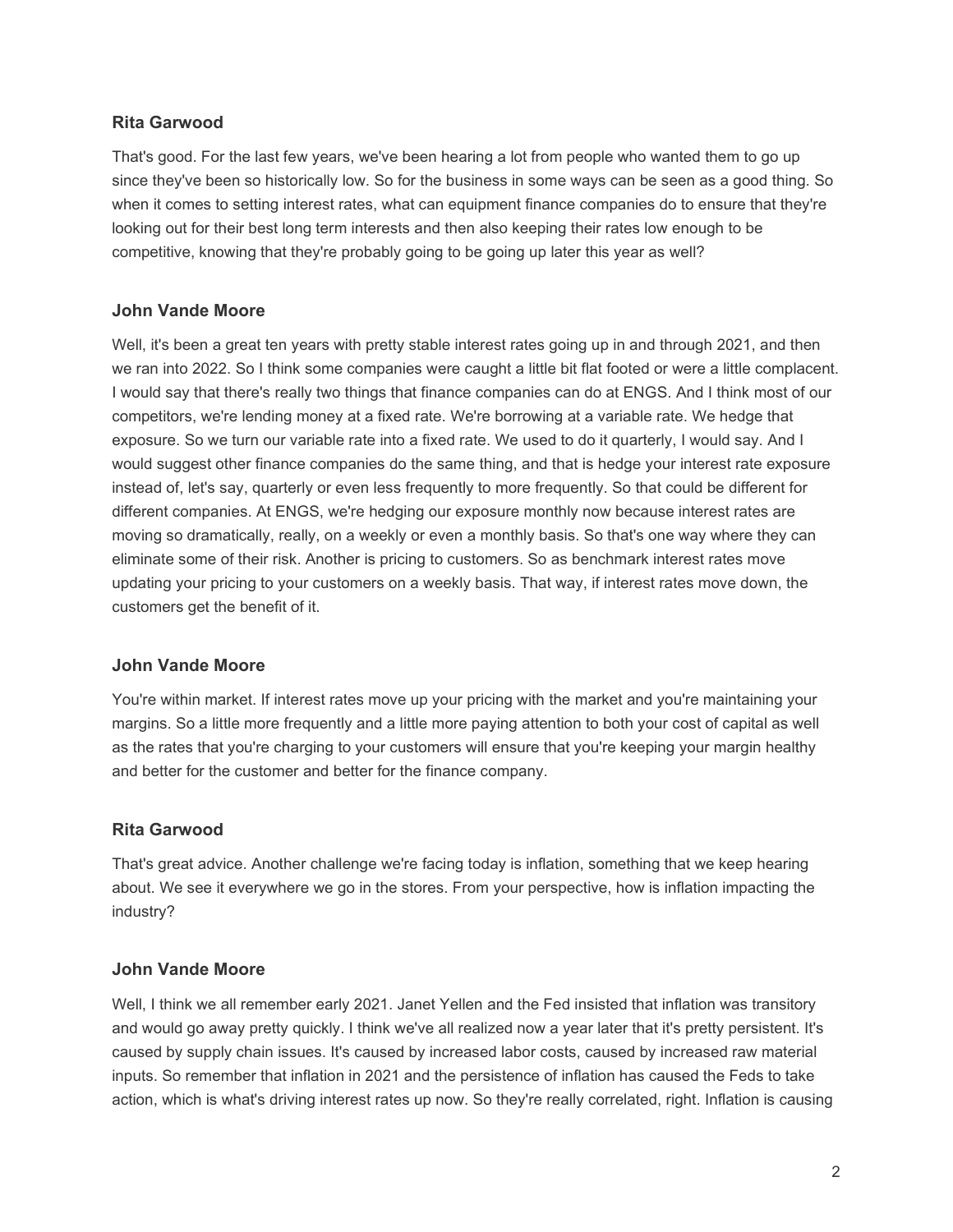us to have this interest rate environment that we're in today. Companies need to understand that right now with inflation, some of it, I would say, is permanent and some of it is kind of temporary, even today. So the supply chain issues have elevated cost of new equipment, but even more so, used equipment. So we're seeing in all of our markets used equipment because customers can't get new equipment, used equipment is at all time highs. So as we're pricing transactions, we need to keep in mind kind of the inflation aspect of the equipment and understand whether it's permanent or whether it's kind of temporary. And by temporary, I mean, where is it going to be six months, twelve months, 18 months from now?

# **Rita Garwood**

So taking a look at that, what are the factors that you would look at to consider? Is this a permanent thing? Is this more temporary?

#### **John Vande Moore**

Well, I would say there's one thing that we should all keep in mind, and that is let's not fight the Fed. The Federal Reserve is taking action this year for the sole purpose of cooling asset prices, bringing inflation down. So whether it's cryptocurrency real estate, the stock market, or even what we're seeing in the equipment finance market with these elevated prices, we're going to experience some alleviation of some of these pressures because the Fed is going to keep raising interest rates until they see the results. We're starting to see it already in the stock market, in the real estate market and the crypto market and we are starting to see some of it actually in the equipment finance market in the equipment areas that we service as well. I think when our underwriting team is looking at equipment, they're looking at really where are we going to be twelve months from now? So we're at elevated prices today as we underwrite good credit quality, our best credit quality customers. We're not as concerned about the equipment value in the current elevated pricing. As you go down the credit quality spectrum, you're more worried about, let's say default over the life of the transaction.

#### **John Vande Moore**

So that means you're reliant on the value of the equipment. And so as we price transactions, we're thinking about the equipment value, Especially as we go down to the lower credit quality area.

# **Rita Garwood**

And that was going to be my next question. How is inflation coming into play when you're determining the asset value? What can equipment finance companies do if you're leasing or financing a piece of equipment today and perhaps it has an elevated value Because of the supply chain issues? What would that look like if you're financing to a better quality customer Versus a lower credit quality customer?

#### **John Vande Moore**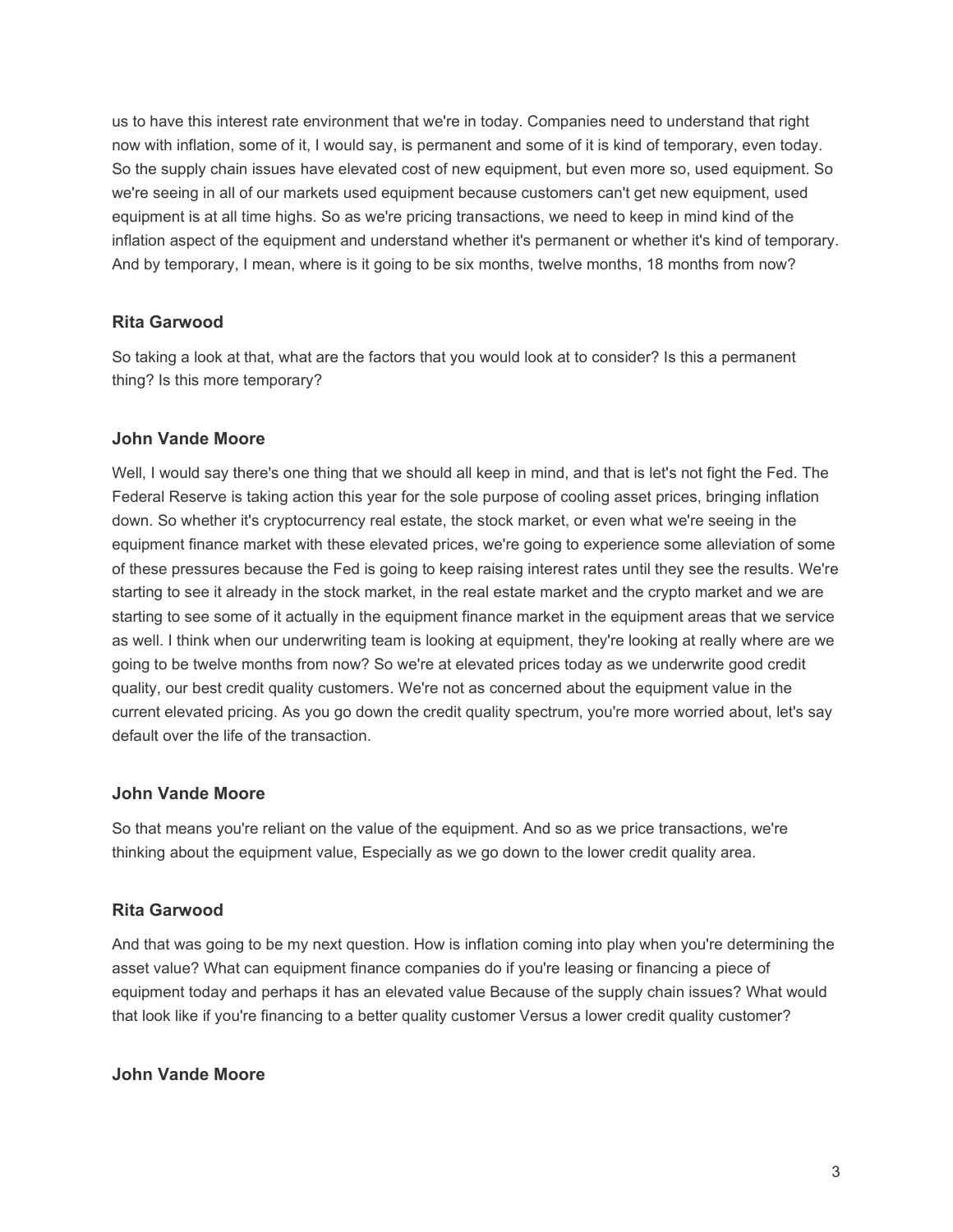Great question. The reality is the better credit quality, they're going to have less of an impact and the lower credit quality more of an impact from our underwriting and our structuring of the transaction. I think there's a couple of ways that you can address kind of a disparity and historic values Versus the values today. One of them is obvious. Right. Let's have an increased down payment to get the equipment value to more normalized levels. The second thing is to the extent that the customer doesn't have the money to put a larger down payment, you can have step down payments. So what that means is the customers obviously understands that they're paying an elevated price, but their business is good now, for whatever reason, whether they have a contract, a customer contract or pricing is good in their market. So while they're doing well financially, you can elevate the price of the payment for the next twelve or 18 months So that the transaction amortizes more quickly and then after that twelve month period, you can step down the payments. So that way when the customer has increased cash flow transaction amortizes and then hopefully in that twelve month or 18 month period, the equipment value is more in line with normalized values of that equipment. So you're lost given default. If that's point is more normalized, that.

#### **Rita Garwood**

Sounds like a great way to mitigate some risk. So we started talking about the supply chain impacts that we've been seeing. There's been shortages of equipment. Semiconductors are affecting so many pieces of equipment and cars. How does that impact affecting the industry today? I know it's been really bad. Are you seeing any improvement there or things about the same as they were a year ago?

#### **John Vande Moore**

Well, I talk to some of our dealers and some of our sales leaders here at ENGS just to see what is the current state of the supply chain. I think when we went through 2021, we saw the supply chain issues increase throughout the year, and those issues still existed in the first half of this year and even today. So what we're hearing from some of our dealers and some of our customers is as we look forward, some of the supply chain issues are modestly decreasing where some of our dealers are getting more equipment than what they were told, let's say earlier in the year. They're still running into supply chain issues in other areas, but predominantly they are starting to get some relief from the manufacturing getting more equipment. I think on the flip side of that, again, with the Fed cooling off the market, some of our customers are saying being a little more cautious, whereas they were very aggressive in 2021 and early 2022. For the first time, we're seeing cancelation and orders where we didn't see that really for the last two years. So I think these two factors as we look forward over the next six or twelve months, hopefully the supply chain issues will start to alleviate and I think the Fed will do their job to cool the economy, which is going to alleviate some of the demand from customers for equipment.

#### **John Vande Moore**

Those two things combined may or may not alleviate the supply chain issues, but I'm hopeful that they'll somehow start to fix themselves. We obviously have these unusual things that happen periodically, which is China shutting down because they have a zero COVID tolerance. So entire cities closed down, which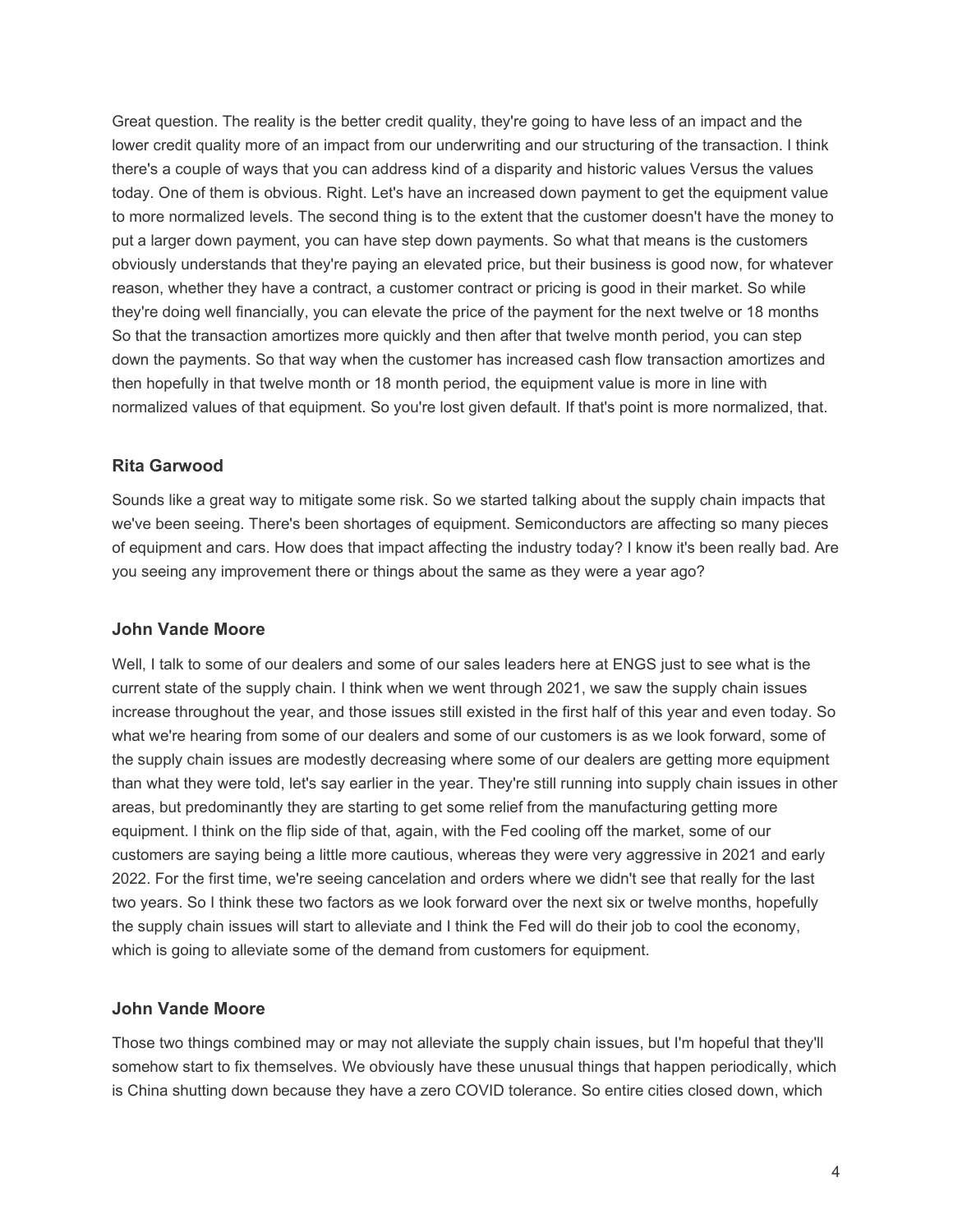disrupts the supply chain. And then we've got the Russia Ukraine war, which is also another disruption which is unforeseen. So I'm hopeful that the supply chain will start to fix itself as we go into 2023. But there are other things that are unexpected that could come up that are unknown at this point.

# **Rita Garwood**

Those wild cards of the ELFA always puts on their hot list for the year. It seems like there's so many of them happening right now.

# **Rita Garwood**

So with all of these factors put together, the short supply of equipment demand has been through the roof is starting to taper off and then inflation and interest rates on the rise. How do you determine the best pricing?

# **John Vande Moore**

Well, I say that this is kind of an unusual time, if you will.

# **Rita Garwood**

Right.

# **John Vande Moore**

So I think a disciplined and kind of patient approach ENGS is here through all markets. Right.

# **Rita Garwood**

Good.

# **John Vande Moore**

And bad markets. And I think as we look at pricing going back over the last year and a half, we've seen the best portfolio performance ever. Right? Our customers have been healthy, the economy has been healthy, and their cash flow has been good. But again, with the Fed trying to cool off the economy, as we look forward in the next six to twelve months, everyone's got the same inputs that they put into their credit model. What is the current interest rate environment? What's the current inflation environment? What's the current equipment market? And then what are the risks on the horizon? Do we see an improving economy or a slowing economy? And I think right now, unless we're going to disagree with what the Fed is doing and we think that they're not going to be able to accomplish their goal again, we don't want to fight the Fed. The Fed's going to try to slow down the economy. So these factors all need to come into the pricing model. Everyone's going to have different inputs and assumptions into it. But if you want to be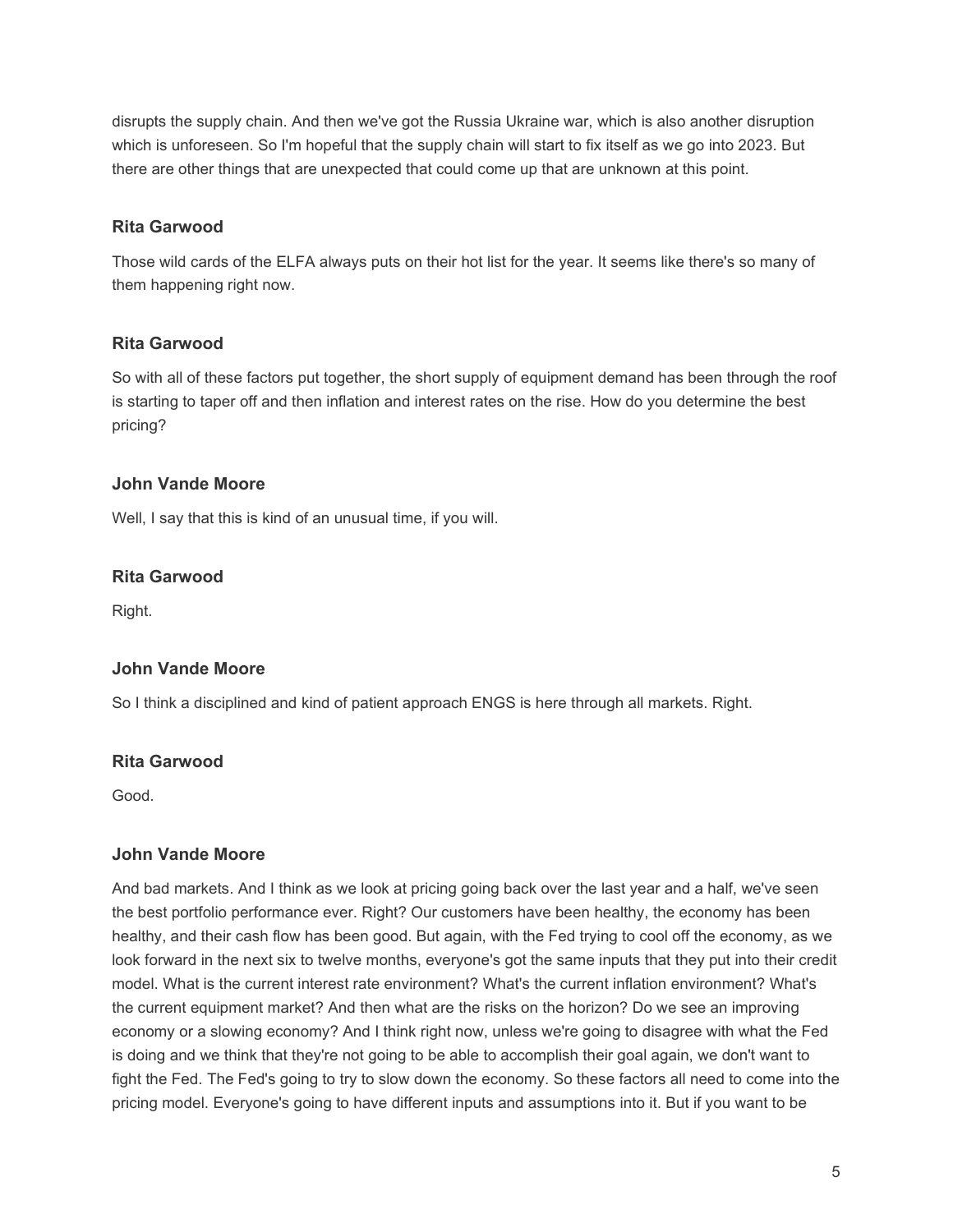here through all different cycles, you should take those inputs into your model and assess those risks for yourself and just make sure they're pricing transactions right now with your eyes wide open makes a lot of sense.

# **Rita Garwood**

So I have a question about we were talking about how demand has been through the roof in the past and equipment has been in short supply. Let's say someone wants to order equipment or has like a pre order for equipment and it's not available yet. What does that look like in terms of financing that do you need to wait until the equipment is available? Do you work at a deal? Now, how does that work?

# **John Vande Moore**

So I would say this has really been common over the last twelve to 18 months. I think the best thing for customers to do is go get credit approval right now. At ENGS, credit approval is good for 60 to 90 days. That might not be long enough for many customers, but by going through the credit process, they understand, hey, I'm approved now, I understand the pricing so I can budget appropriately. And if the equipment actually is delivered outside of that window, then it's simple. We have all of your information. We just need to update it for your current information. Assuming nothing unusual changed, we can quickly turn around a credit approval. But I wouldn't wait because you might be disappointed. There might be some action you can take between now and actually getting the equipment to make sure that you have a financing lined up. But to answer your question on pricing, if we give you a credit approval today, it's good for 30 or 60 days. So the pricing is good for 30 to 60 days. But if it ends up outside of that window, when we credit approve you, it will be based on the current market conditions. At that time and interest rates could have moved up or down.

# **Rita Garwood**

That makes a lot of sense given everything that's happening. So given all of these factors that we've been talking about today, what actions can equipment finance companies take to protect themselves and their customers and vendors?

# **John Vande Moore**

Well, I would say being flexible, like we talked about with down payment, making sure you're there for the market. Equipment finance companies are really the oil that keeps the sales process moving, right? There's a vendor that wants to sell equipment. There's a customer that needs equipment. At ENGS, we try to be there for the customer again through all different market cycles. In this one, we try to be flexible, as we mentioned, with down payment, with pricing, we try to be responsive to where the benchmark rates are going. If rates move down, we pass those on to the customer. If they move up, obviously, we need to maintain our margins Because our costs are going up. And as we mentioned before, Hedging your interest rate exposure to make sure that your margins are locked in. So as you go through 20, 23, 20, 24,